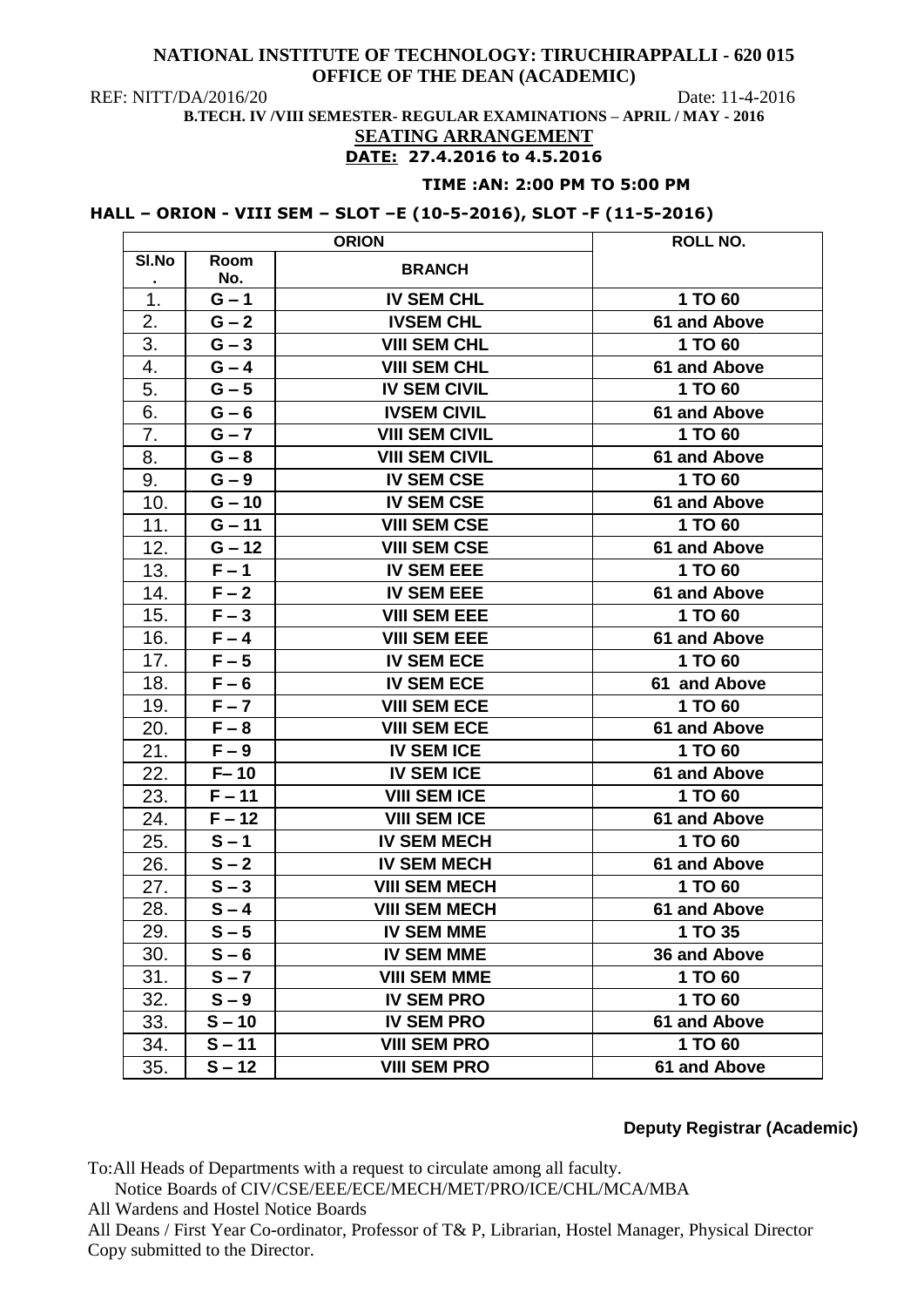REF: NITT/DA/2016/21 Date: 11-4-2016

## **B.TECH. VI SEMESTER- REGULAR EXAMINATIONS – APRIL / MAY - 2016 SEATING ARRANGEMENT**

# **DATE: 27.4.2016 to 9.5.2016**

### **TIME : FN: 9.30 A.M. TO 12.30 P.M.**

| <b>ORION</b> |          |                     | <b>ROLL NO.</b> |
|--------------|----------|---------------------|-----------------|
| SI.No.       | Room No. | <b>BRANCH</b>       |                 |
| 1.           | $G - 1$  | <b>VI SEM CHL</b>   | 1 TO 60         |
| 2.           | $G - 2$  | <b>VI SEM CHL</b>   | 61 and Above    |
| 3.           | $G - 3$  | <b>VI SEM CIVIL</b> | 1 TO 60         |
| 4.           | $G - 4$  | <b>VI SEM CIVIL</b> | 61 and Above    |
| 5.           | $G - 5$  | <b>VI SEM CSE</b>   | 1 TO 60         |
| 6.           | $G - 6$  | <b>VI SEM CSE</b>   | 61 and Above    |
| 7.           | $G - 7$  | <b>VI SEM EEE</b>   | 1 TO 60         |
| 8.           | $G - 8$  | <b>VI SEM EEE</b>   | 61 and Above    |
| 9.           | $G - 9$  | <b>VI SEM ECE</b>   | 1 TO 60         |
| 10.          | $G - 10$ | <b>VI SEM ECE</b>   | 61 and Above    |
| 11.          | $G - 11$ | <b>VI SEM ICE</b>   | 1 TO 60         |
| 12.          | $G - 12$ | <b>VI SEM ICE</b>   | 61 and Above    |
| 13.          | $F - 1$  | <b>VI SEM MECH</b>  | 1 TO 60         |
| 14.          | $F - 2$  | <b>VI SEM MECH</b>  | 61 and Above    |
| 15.          | $F - 3$  | <b>VI SEM MME</b>   | 1 TO 35         |
| 16.          | $F - 4$  | <b>VI SEM MME</b>   | 36 and Above    |
| 17.          | $F - 5$  | <b>VI SEM PRO</b>   | 1 TO 60         |
| 18.          | $F - 6$  | <b>VI SEM PRO</b>   | 61 and Above    |

# **Deputy Registrar (Academic)**

To:All Heads of Departments with a request to circulate among all faculty. Notice Boards of CIV/CSE/EEE/ECE/MECH/MET/PRO/ICE/CHL/MCA/MBA All Wardens and Hostel Notice BoardsAll Deans / First Year Co-ordinator Professor of T& P, Librarian, Hostel Manager, Physical Director / Copy submitted to the Director.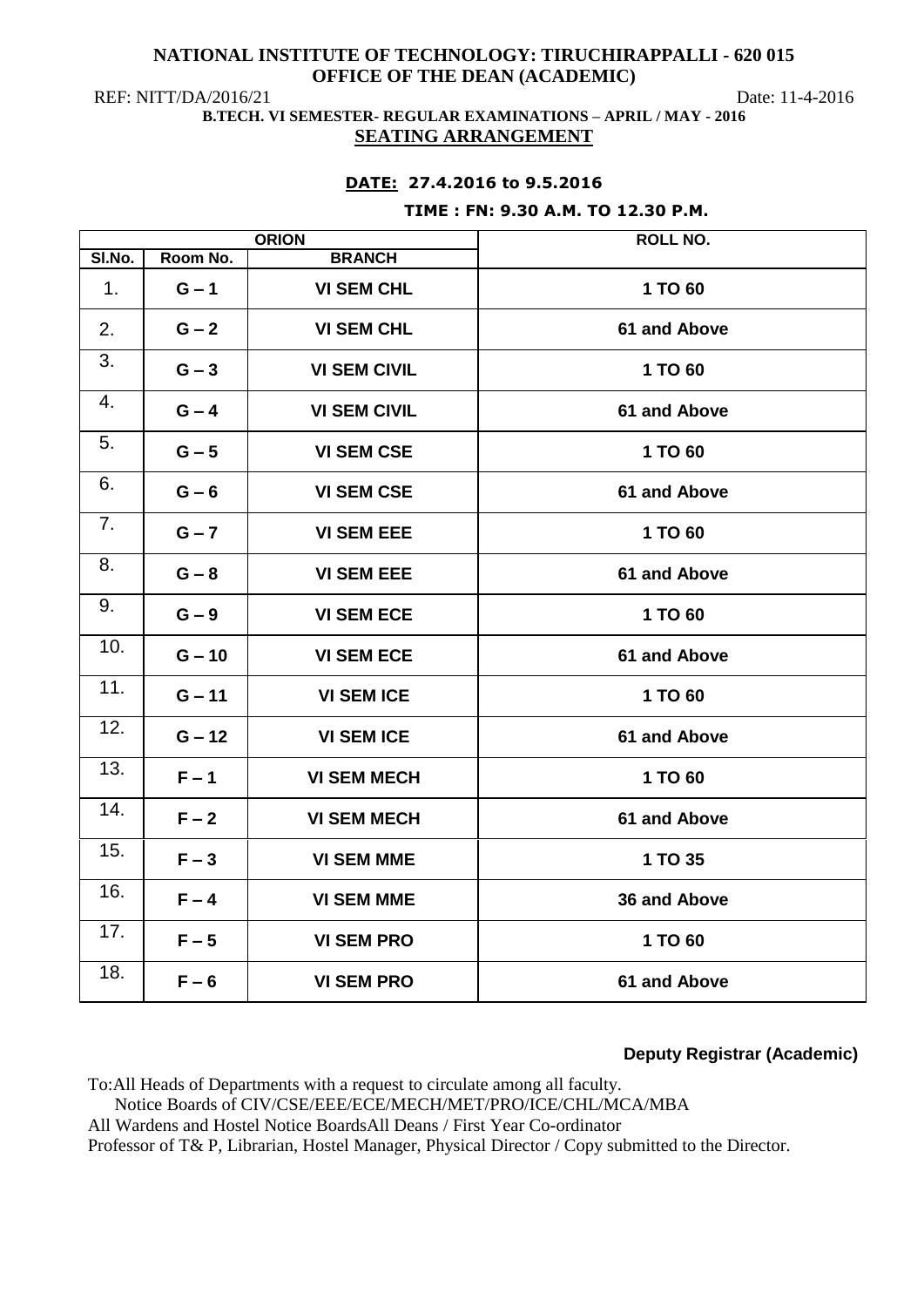REF: NITT/DA/2016/22 Date: 11-4-2016

### **B.TECH. VI SEMESTER- REGULAR EXAMINATIONS – APRIL / MAY - 2016 SEATING ARRANGEMENT**

## **DATE: 5.5.2016**

### **TIME : FN: 9.30 A.M. TO 12.30 P.M.**

| <b>ORION - SLOT G</b> |              |                                                   |               |  |
|-----------------------|--------------|---------------------------------------------------|---------------|--|
| SI.No.                | Room No.     | <b>Subject Code NO &amp; Subject</b>              | <b>BRANCH</b> |  |
| 1.                    | $G - 2$      | <b>CL317 - NUCLEAR ENGINEERING</b>                | <b>CHL</b>    |  |
| 2.                    | $G - 3$      | <b>CE442 - ADVANCED SURVEYING TECHNIQUES</b>      | <b>CIVIL</b>  |  |
| 3.                    | $G - 5$      | <b>CE441 - GIS AND REMOTE SENSING</b>             | <b>CIVIL</b>  |  |
| 4.                    | $G - 6$      | <b>CS063 - REAL TIME SYSTEMS</b>                  | <b>CSE</b>    |  |
| 5.                    | $G - 9$      | <b>IC045 - EMBEDDED SYSTEMS</b>                   | <b>ICE</b>    |  |
| 6.                    | $G - 11, 12$ | <b>CS356 - DATA STIRCTIRES AND ALGORITHMS</b>     | <b>ECE</b>    |  |
| 7.                    | F2, 3        | <b>PR041 - DESIGN AND ANALYSIS OF EXPERIMENTS</b> | <b>PRO</b>    |  |

# **DATE: 6.5.2016 FN: 9:30 AM TO 12:30 PM**

| <b>ORION – SLOT F1</b> |          |                                                         |                         |  |
|------------------------|----------|---------------------------------------------------------|-------------------------|--|
| SI.No.                 | Room No. | <b>Subject Code No. &amp; Subject</b>                   | <b>BRANCH</b>           |  |
|                        | $G - 9$  | <b>MT095 - RECENT DEVELOPMENTS IN WELDING PROCESSES</b> | <b>MME</b><br>(HONOURS) |  |
|                        |          | $G - 11$ , 12   PR044 - LEAN MANUFACTURING              | <b>PRO</b><br>(F1 SLOT) |  |

## **DATE: 9.5.2016 FN: 9:30 AM TO 12:30 PM**

| <b>ORION - HONOURS</b> |              |                                             |               |  |
|------------------------|--------------|---------------------------------------------|---------------|--|
| SI.No.                 | Room No.     | <b>Subject Code No. &amp; Subject</b>       | <b>BRANCH</b> |  |
| 1.                     | $G - 2$      | <b>CS090 - DISTRIBUTED ALGORITHMS</b>       | <b>CSE</b>    |  |
| 2.                     | $G - 3$      | <b>ME606 - COMPUTATIONAL FLUID DYNAMICS</b> | <b>MECH</b>   |  |
| 3.                     | $G - 5,6$    | <b>EE090 - MODERN CONTROL SYSTEMS</b>       | EEE           |  |
| -4.                    | $G - 11, 12$ | EC092 - DESIGN OF ASICS                     | <b>ECE</b>    |  |

# **Deputy Registrar (Academic)**

To:All Heads of Departments with a request to circulate among all faculty.

Notice Boards of CIV/CSE/EEE/ECE/MECH/MET/PRO/ICE/CHL/MCA/MBA

All Wardens and Hostel Notice BoardsAll Deans / First Year Co-ordinator

Professor of T& P, Librarian, Hostel Manager, Physical Director / Copy submitted to the Director.